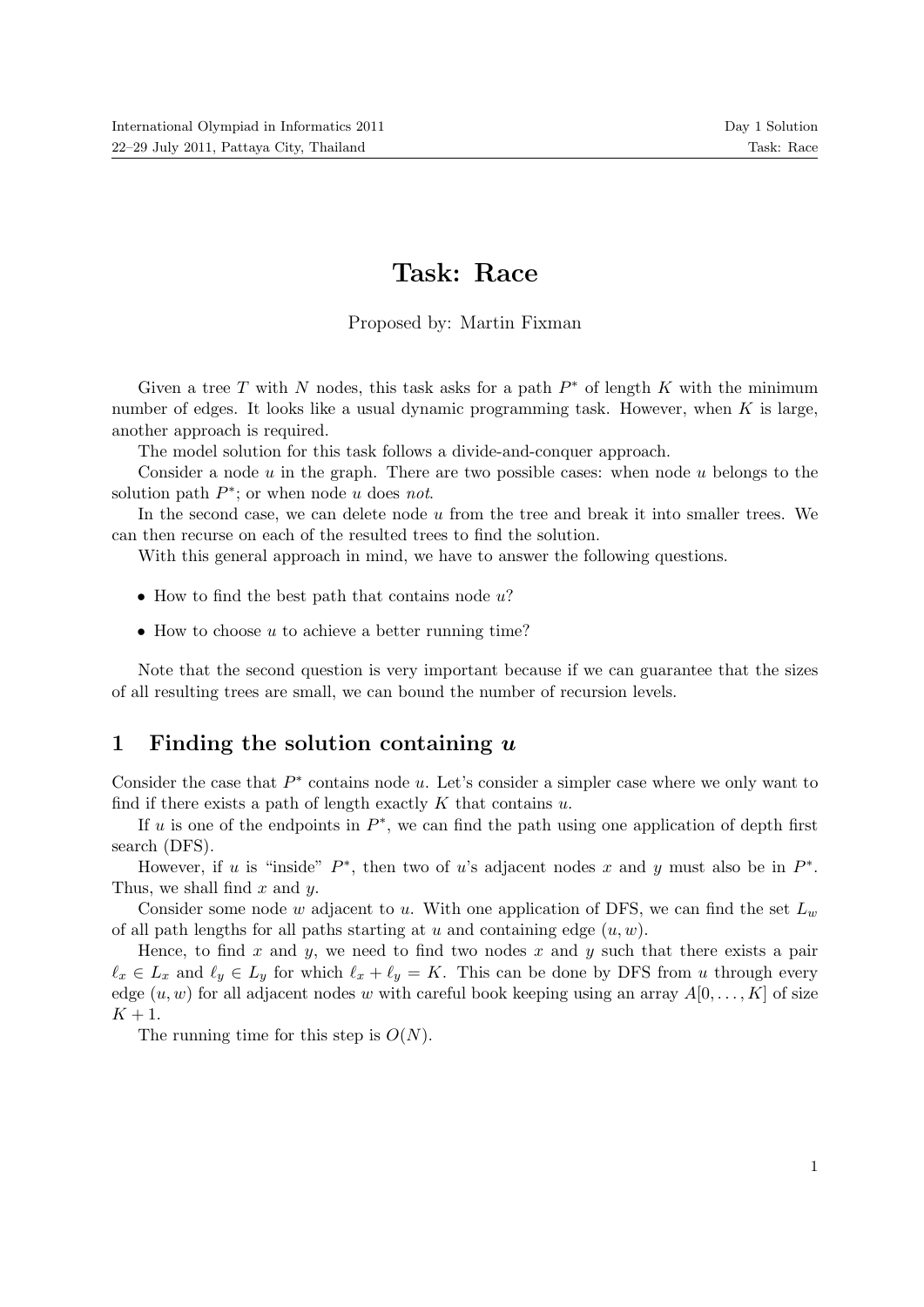### 2 Finding the right node

Our goal is to find node  $u$  such that after deleting  $u$ , each resulting trees are all sufficiently "small." In this case, we shall find node u such that each remaining tree has at most  $N/2$  nodes. We shall refer to node  $u$  as the *central node*.

It is not clear if such a node exists. So let's argue about that first.

Pick an arbitrary node v as a candidate. Denote by  $T' = T \setminus \{v\}$  the forest obtained by deleting v from T. For each node w adjacent to v, denote by  $T_w$  the tree containing w in T'. If every tree  $T_w \in T'$  has at most  $N/2$  nodes, we are done and v is the required central node.

Otherwise there exists one tree  $T_w$  that contains more than  $N/2$  nodes. (Note that there can be only one tree violating our criteria.) In this case, we pick  $w$  as our new candidate and repeat the process.

This process will eventually stop at some candidate node and that's the required central node. To see this, note that after leaving v, we shall never go back to pick v again; since there are N nodes, the process can repeat at most N times.

After knowing that the central node exists, there are many ways to find it. We can follow the process directly as in the argument. But this is too slow to be useful.

The following are two procedures that find the central node in  $O(N \log N)$  time and  $O(N)$ time.

#### 2.1 Bottom-up approach

We can find node  $u$  in a bottom-up fashion. We shall keep a priority queue  $Q$  of all "processed" subtrees using their sizes as weights.

We maintain, for each node, its state which can either be new or processed; initially all nodes are new. Every node also has a weight. Initially every node has weight of 1.

We start with all leaf nodes in  $Q$ . Note that each node in  $Q$  is every node which has all but one of its adjacent nodes processed. For each node  $v \in Q$ , we denote by  $p(v)$  the unique neighbor of v which is new.

While there are nodes in  $Q$ , we extract node v with the smallest weight. We update v state to processed and increase the weight of  $p(v)$  by v's weight. If all but one neighbor of  $p(v)$  are processed, we insert  $v$  into  $Q$ .

Using this procedure, the last node inserted to  $Q$  is the desired central node.

#### 2.2 DFS with bookkeeping

With DFS and a good bookkeeping, we can find the central node in  $O(N)$ .

We pick an arbitrary node r to start a DFS. With this procedure, we can consider  $T$  as rooted at r and the parent-child relationship between adjacent pairs of nodes are clearly defined. While performing DFS, we compute, for each node v, the number of its descendants  $D(v)$ .

With this information, we can figure out if a candidate u is the central node. For each node  $w$ adjacent to u, if w is one of u's children, the size of the resulting tree containing w after deleting